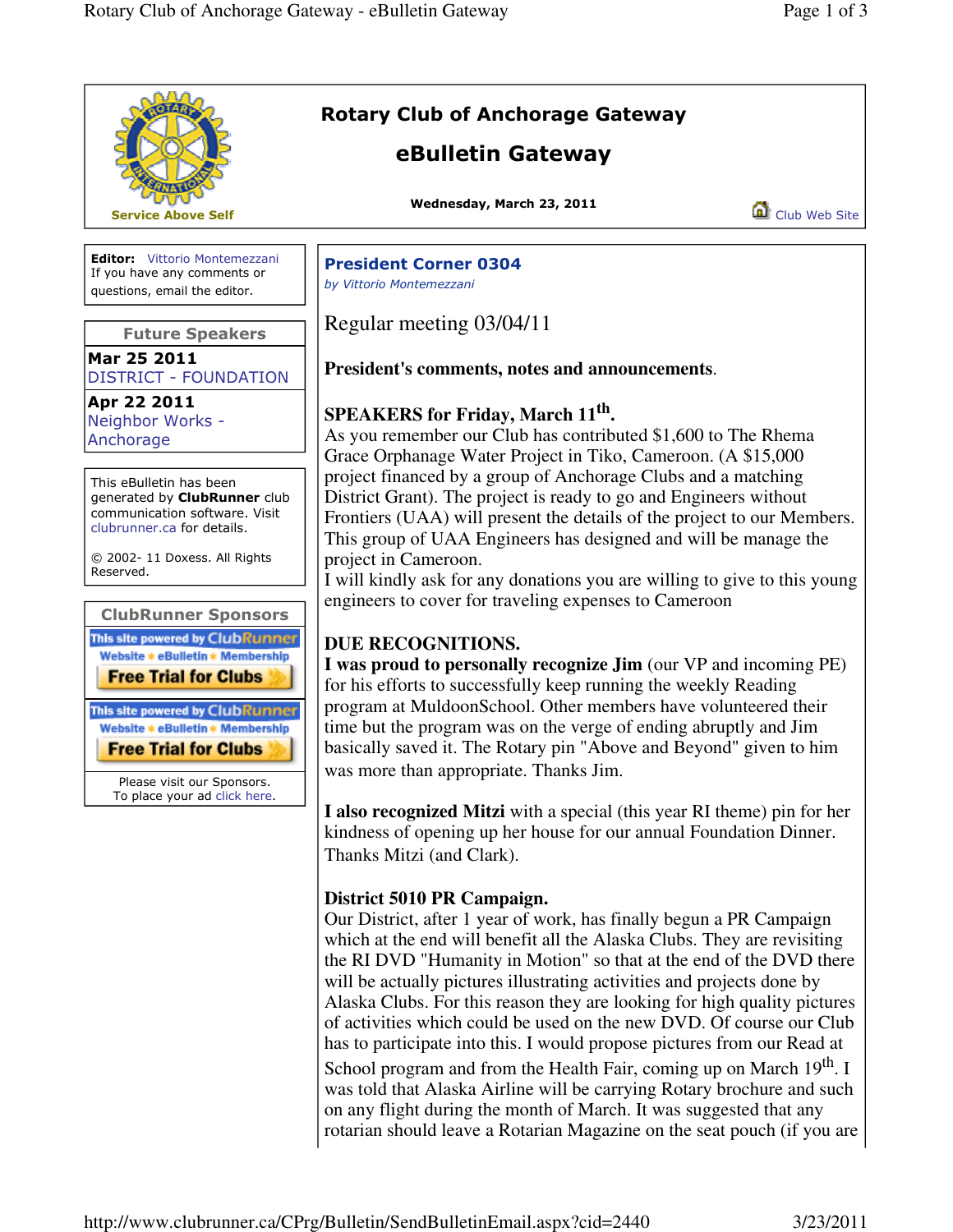travelling with AK Air).

#### **Rotary Cook Books.**

Ron still has 1 book available for sale (\$20)

Future events.

**March 19th** will be the Health Fair our Club will sponsor at the Northway Mall. Particular emphasis will be on a Health for Children. A list to be filled by our Members to fill the need of volunteers for this event will be circulated at the next meeting.

**May 7th**. Jay is working out all the details on a "spaghetti feed" at St. Patrick Church.

**Paint the Town** and a probable **Bingo Night** are work in progress.

#### **Speakers:**

Mitzi was very gracious to give us a presentation about her profession as RN and what it involves to go thru her daily work activities.

**Just a reminder of members in charge of providing good speakers: Owen and Mary for the month of April, Ron for May, and Ken for June.**

#### Members Happy Moments 0304 by Vittorio Montemezzani

## **MEMBERS ANNOUNCEMENTS AND HAPPY MOMENTS** .

**Empty Bowls For Beans Café'** will happen on March  $12^{th}$  (\$20) ticket)

Jacquee was happy for the results obtained by her fundraising "Spaghetti Fee", however was more than proud of her niece who was accepted not by one but by four universities.

Mitzi was simply happy for the quality of such small group of Members we had at the meeting. This happiness of "small group" was not shared by the President.

## **BEST WISHES TO OUR MEMBERS** :

Birthday & Anniversary Report Date Range: March 5 to<br>March 11

Sort By: Member Name | Date

# Birthdays

Member Name Birthday